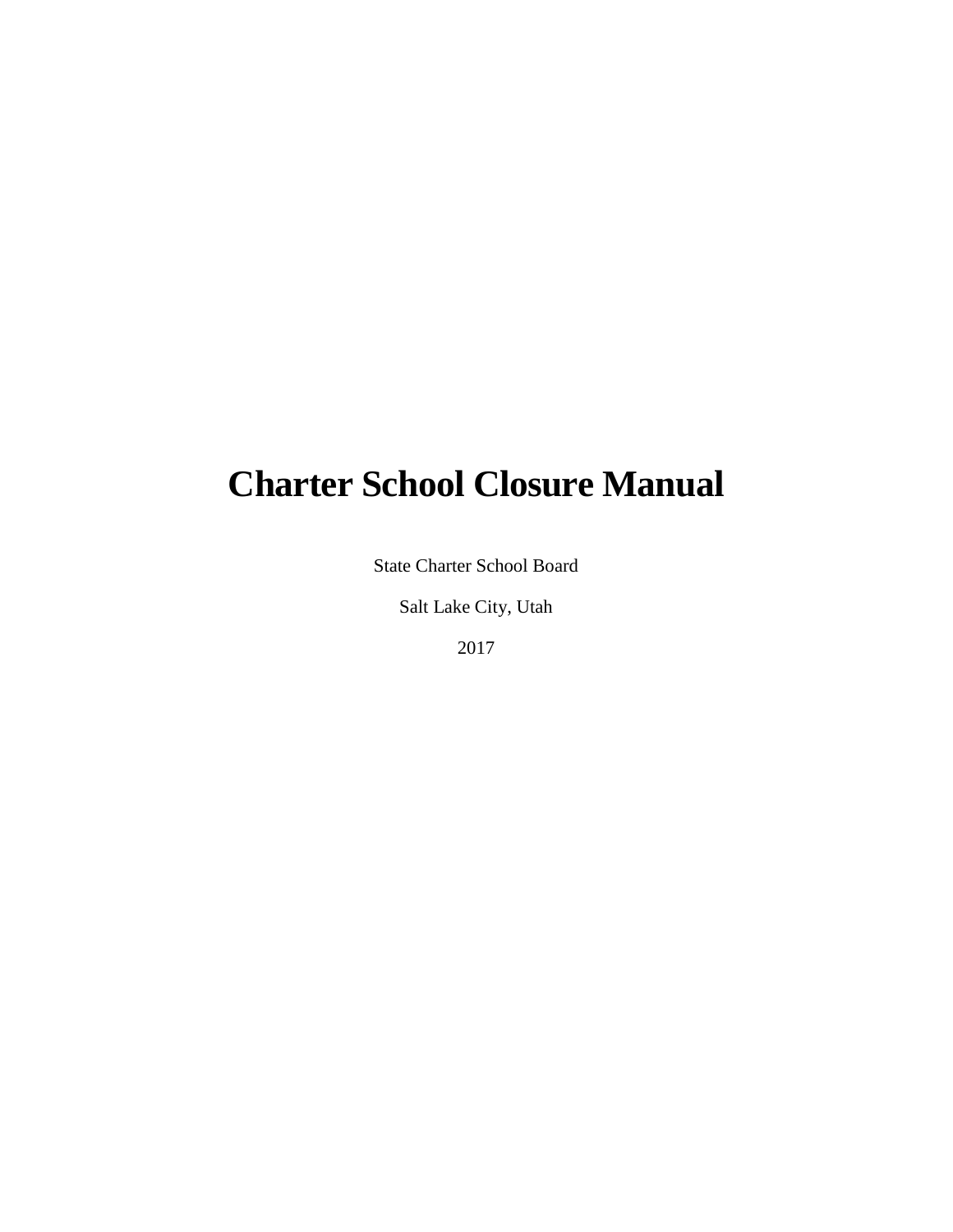#### **Table of Contents**

#### Introduction

#### Definitions

- A. [Overview of the Closure Process](#page-4-0)
- B. [Immediate Actions](#page-5-0)
- C. [Notification of Closure to](#page-8-0) the School Community
- D. [Student Record](#page-10-0) Actions
- E. [Faculty and Staff Actions](#page-11-0)
- F. [Financial and Business Actions](#page-13-0)
- G. [Final Actions](#page-15-0)
- H. USBE Closure [Procedures](#page-16-0)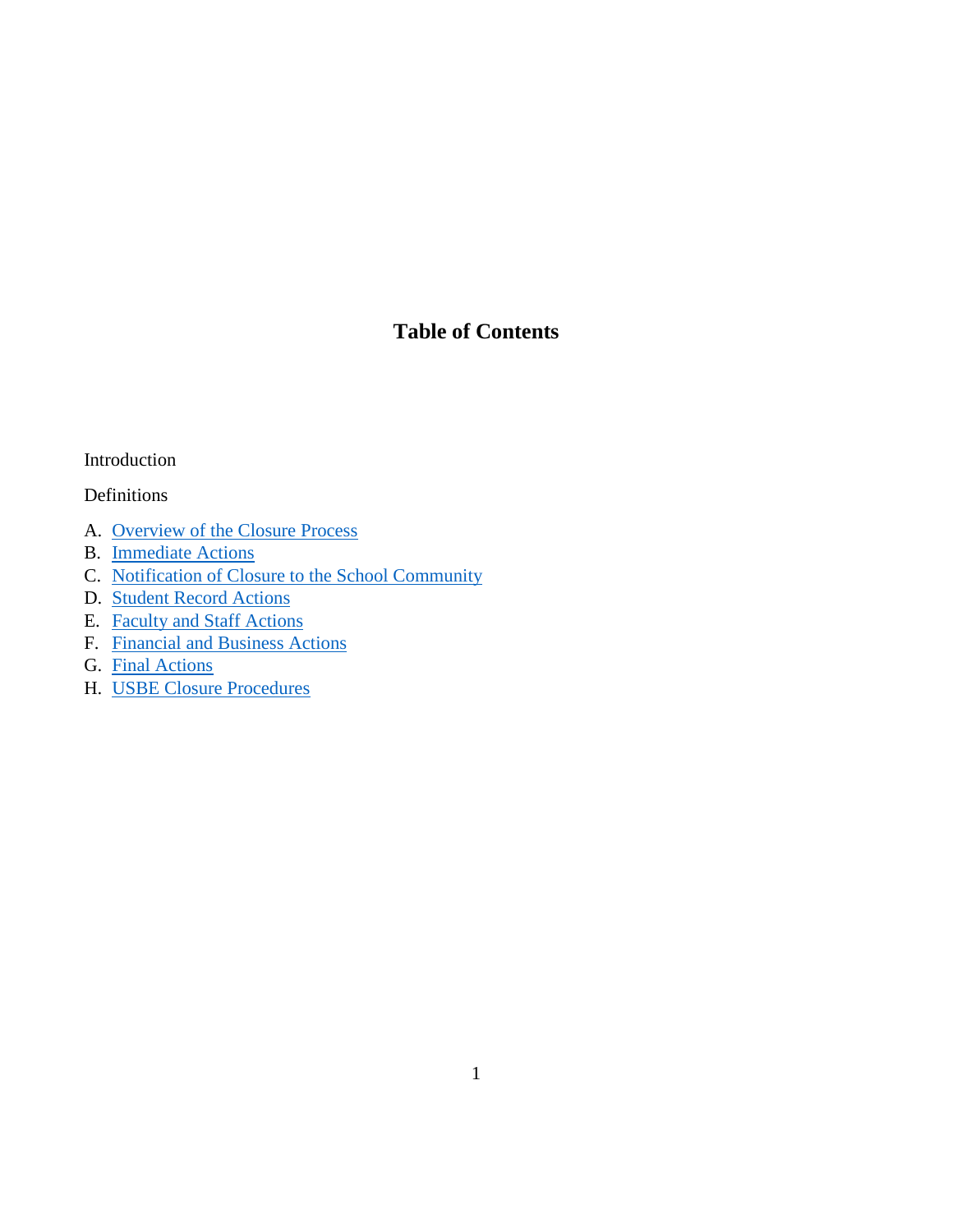#### **Introduction**

The Utah State Charter School Board (SCSB) provides this manual to charter school leaders as they begin the process of school closure.

This Charter School Closure Manual has been developed by the SCSB to outline the procedures that charter schools must follow as part of the closure process. There are elements of this process that fall under the authority of the Utah State Board of Education (USBE), and these have been included in a separate section of the manual.

Ceasing operations as a SCSB authorized school does not mean the corporation is dissolved. In a governing board meeting, the school's governing board must approve a closure plan and make provisions for appointed stewards to complete all final tasks of closure. The governing board should give the stewards the full authority to act on behalf the governing board in all final tasks of closure for this closing plan. Since the closure process will take up to a year or longer at best, **the governing board's non-profit corporation should not dissolve until the closing audit and all final tasks of closure have been completed**.

The SCSB staff will work directly with the leadership of the closing school to provide technical assistance and monitor the closure process as per Utah Statute and Board Rule. The charter termination letter will include the name of a SCSB staff member who will oversee the school closure process. The SCSB may also hire various consultants to assist in this effort.

#### **Definitions**

The following are definitions of terms used in this manual:

- "Charter agreement" means the terms and conditions for the operation of an approved charter school, designated in [§53A-1a-508](https://le.utah.gov/xcode/Title53A/Chapter1A/53A-1a-S508.html)
- "Charter school authorizer" means the State Charter School Board, local school board, or board of trustees of a higher education institution that authorized the establishment of a charter school.
- "Charter school" means a school that has a fully executed charter agreement with a charter authorizer as required by law.
- "Charter school governing board" means the board that operates a charter school.
- "USBE" means the Utah State Board of Education.
- "SCSB" means the State Charter School Board, designated in [§53A-1a-501.5.](https://le.utah.gov/xcode/Title53A/Chapter1A/53A-1a-S501.5.html?v=C53A-1a-S501.5_1800010118000101)
- "Closure Team" means the group comprised of the SCSB Performance Oversight Coordinator, the senior members of the SCSB staff and USBE staff that have oversight responsibilities over charter schools, as well as other individuals who may assist in the closure process.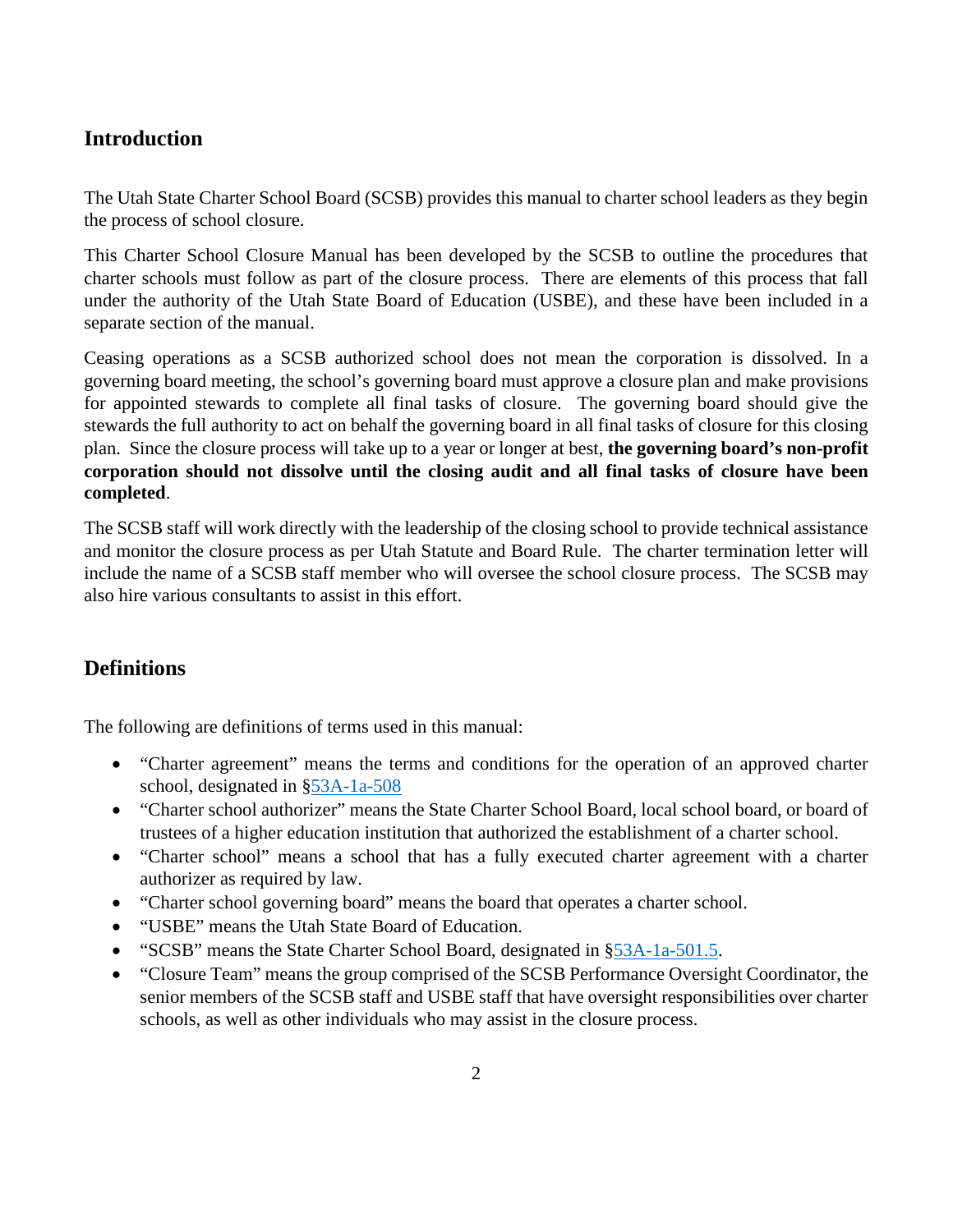- "Transition Team" means the group of individuals who are tasked with providing students and parents with assistance to transition smoothly from a closing charter school to a viable education option.
- "Annual Financial Report (AFR)" means the annual audited report that reports a school's financial data by fund.
- "Annual Program Report (APR)" means the annual audited report that reports a school's financial data by program.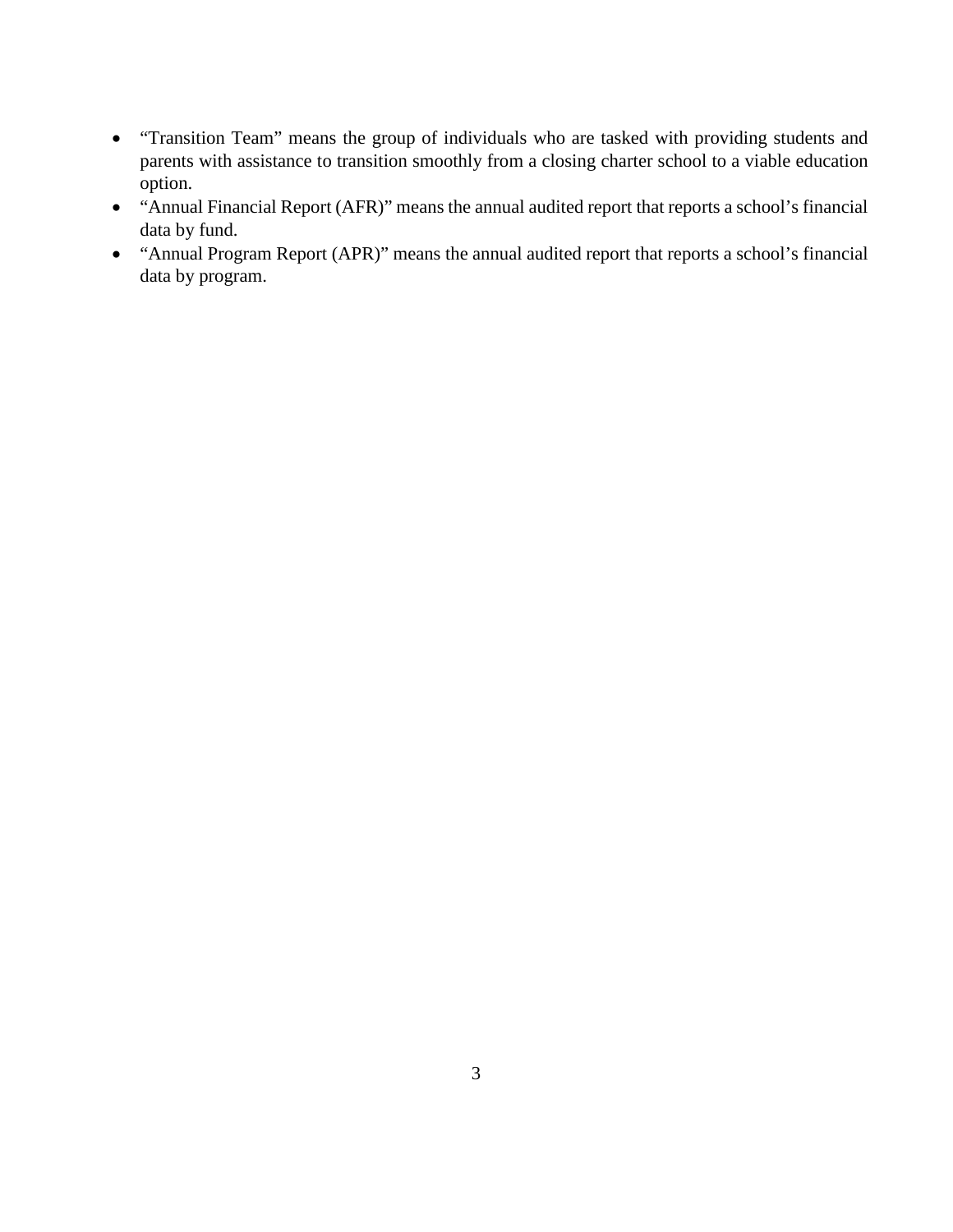#### <span id="page-4-0"></span>**A. Overview of the Closure Process**

School closures are hard for all stakeholders: authorizer, parents, students and entire communities. A closing school and the SCSB will work together to provide students and parents with assistance to transition smoothly from a closing charter school to a viable education option. This is a central closure responsibility for both the closing school and the SCSB. Despite the circumstances surrounding the termination of the charter, the interests of the students and parents going forward are the first priority. The SCSB is dedicated to supporting the closing school.

There are at least four different instances when the charter school closure process may be initiated<sup>[1](#page-4-1)</sup>: when the charter school relinquishes its charter, when the authorizer votes to terminate the school's charter, when a charter transfers to another charter school governing board, or when a charter school converts to a private school.

The following action plan provides transparency and direction for a charter school that is closing. Based on the circumstances surrounding the closure, not all tasks in the action plan may apply.

The action plan is divided into the following sections:

- $\triangleright$  Immediate Actions
- $\triangleright$  Notification of Closure to the School Community
- $\triangleright$  Student Record Actions
- Faculty and Staff Actions
- Financial and Business Operations Actions
- $\triangleright$  Final Actions

 $\overline{a}$ 

USBE Closure Procedures

These sections of the action plan are detailed further in the subsequent chapters of this manual.

b. When the State Board of Education take final action described in Subsection 53A-1a-510(2)(d)(ii); or

Any one of these three actions initiate closure.

<span id="page-4-1"></span><sup>&</sup>lt;sup>1</sup> According to  $\S$ 53A-1a-510.5(2), a decision to close a charter school is made:

a. When a charter school authorizer approves a motion to terminate described in Subsection 53A-1a-510(2)(c).

c. When a charter school provides notice to the charter school's authorizer that the charter school is relinquishing the charter school's charter.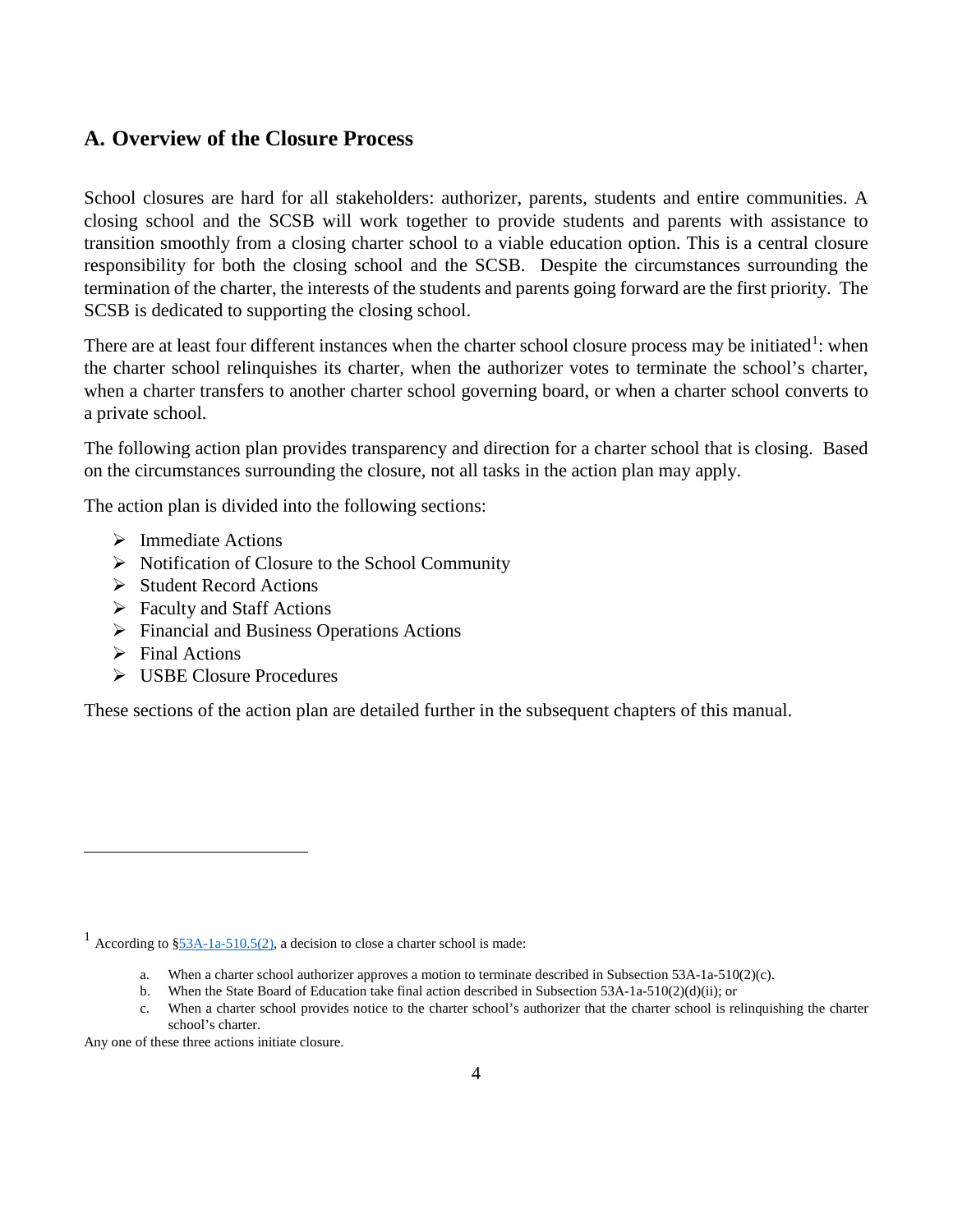## <span id="page-5-0"></span>**B. Immediate Actions**

|                         | <b>Action Item</b>                                                                                                                                                                                                                                                                                         | <b>School</b>               | <b>Responsible Party</b><br>Authorizer/State | <b>Completion Date</b>                                                  |
|-------------------------|------------------------------------------------------------------------------------------------------------------------------------------------------------------------------------------------------------------------------------------------------------------------------------------------------------|-----------------------------|----------------------------------------------|-------------------------------------------------------------------------|
|                         | <b>Immediate Actions</b>                                                                                                                                                                                                                                                                                   |                             |                                              |                                                                         |
| $\mathbf{1}$            | <b>Proposed Termination Letter</b><br>A proposed termination letter issued to<br>charter school which includes the statement<br>of grounds, and stipulates that the governing<br>board may request an informal hearing.                                                                                    |                             | <b>SCSB</b> Director                         | Within 1 business day<br>of the SCSB's vote of<br>proposed termination. |
| $\overline{2}$          | <b>Termination Letter</b><br>A termination letter issued to the charter<br>school immediately following the decision<br>to terminate the charter. This letter includes<br>the notice of termination vote, statement of<br>grounds, and notice of appeal rights and<br>timelines for an appeal to the USBE. |                             | <b>SCSB</b> Director                         | Within 1 business day<br>of the SCSB's vote to<br>terminate charter     |
| $\mathbf{3}$            | <b>Press release</b><br>Create and distribute a press release.                                                                                                                                                                                                                                             |                             | <b>SCSB</b> Executive<br>Committee           | Within 1 business day<br>of the SCSB's vote to<br>terminate charter     |
| $\overline{\mathbf{4}}$ | <b>Establish Closure Team, Assign roles</b><br>Establish the Closure Team comprised of<br>SCSB coordinator, SCSB and USBE staff as<br>needed, and other individuals who will<br>assist in the closure process. Possible roles<br>include: Receiver, signatories, trustee.                                  |                             | <b>SCSB</b> Director                         | Within 48 hours of the<br>SCSB's vote to<br>terminate charter           |
| 5                       | <b>Establish Transition Team, Assign roles</b><br>Possible members: closing school's board<br>chair, director, finance manager, faculty<br>member, PTO president, SCSB coordinator,<br>etc.                                                                                                                | <b>Charter School Board</b> | <b>SCSB</b> Coordinator                      | Within 2 business days<br>of the SCSB's vote to<br>terminate charter    |
| 6                       | <b>USBE Notifications</b><br>Notification to USBE sections including<br>State Superintendency, Financial<br>Operations, Federal programs, Data and<br>Assessment, Special Education, Child<br>Nutrition, and any other section or<br>stakeholder deemed appropriate.                                       |                             | <b>SCSB</b> Director                         | Within 2 business days<br>of the SCSB's vote to<br>terminate charter    |
| 7                       | <b>Continue Current Instruction, if</b><br>applicable<br>Continue current instruction, if applicable,<br>until end of school year, and terminate any<br>summer instruction program.                                                                                                                        | <b>Charter School Board</b> |                                              | Ongoing until end of<br>local board approved<br>calendar                |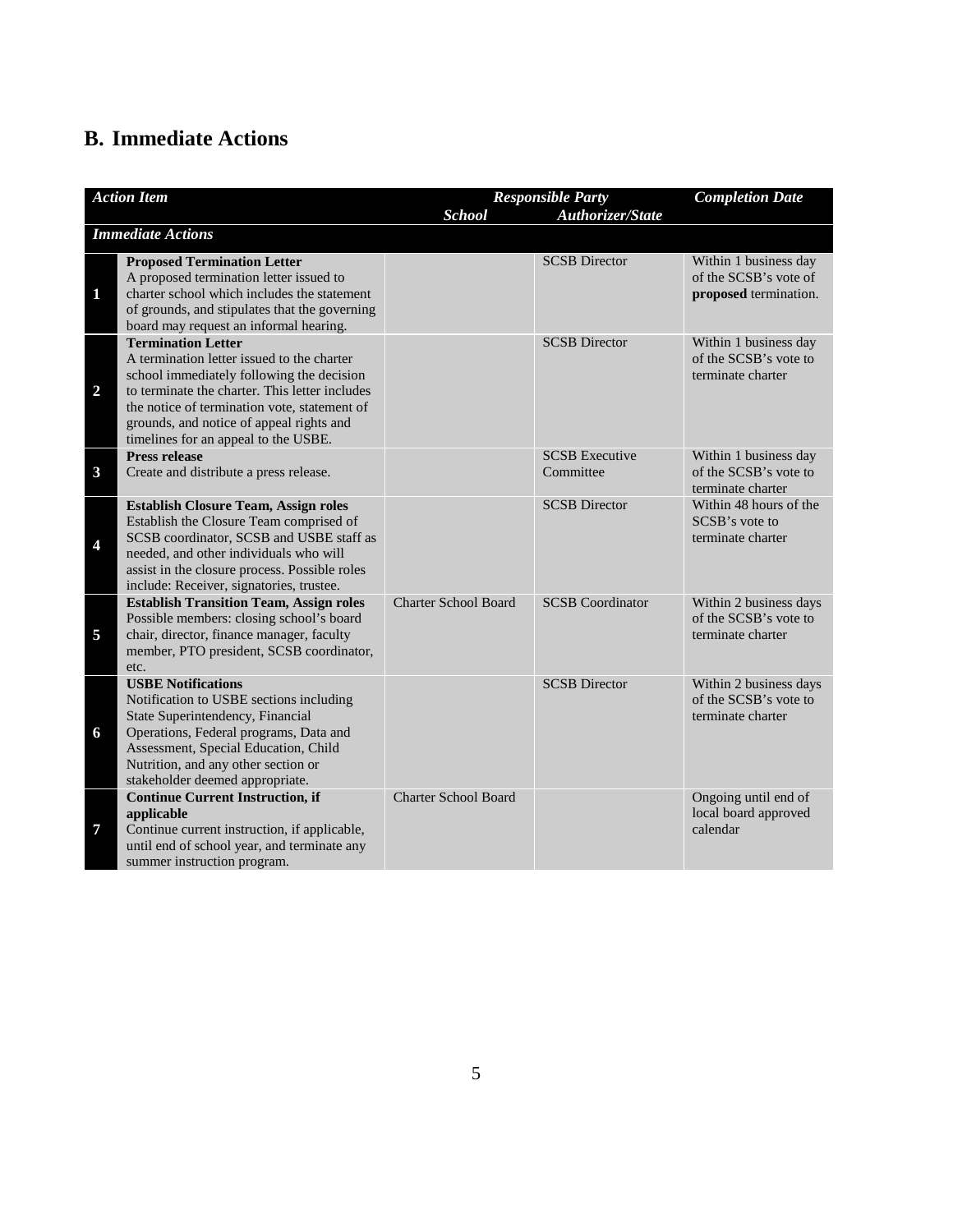| <b>Action Item</b> |                                                                                                                                                                                                                                                                                                                                                                                                                                                                                                                                                                                                                                                                                                                                                                                                                                                                                                                                    |                                                                  | <b>Responsible Party</b> | <b>Completion Date</b>                                                                            |
|--------------------|------------------------------------------------------------------------------------------------------------------------------------------------------------------------------------------------------------------------------------------------------------------------------------------------------------------------------------------------------------------------------------------------------------------------------------------------------------------------------------------------------------------------------------------------------------------------------------------------------------------------------------------------------------------------------------------------------------------------------------------------------------------------------------------------------------------------------------------------------------------------------------------------------------------------------------|------------------------------------------------------------------|--------------------------|---------------------------------------------------------------------------------------------------|
|                    |                                                                                                                                                                                                                                                                                                                                                                                                                                                                                                                                                                                                                                                                                                                                                                                                                                                                                                                                    | <b>School</b>                                                    | Authorizer/State         |                                                                                                   |
| 8                  | <b>Initial Closure Notification Letter:</b><br>Provide notice of the closure decision<br>including proposed date of closure,<br>proposed student transition plan, contact<br>information during the closure process, to:<br>SCSB if initiated by governing board<br>➤<br>$\blacktriangleright$<br><b>USBE</b><br>$\blacktriangleright$<br>Parents of the students<br>$\blacktriangleright$<br>Charter school's creditors<br>$\blacktriangleright$<br>Charter school's lease holders<br>➤<br>Charter school's bond issuers<br>⋗<br>Any others with claims to school's<br>assets<br>$\blacktriangleright$<br>Residing school district and charter<br>schools within this district<br>$\blacktriangleright$<br>Any other person the charter school<br>determines to be appropriate<br>Post notice on the school's website and the<br>Utah Public Notice Website.<br>School must provide evidence of completion<br>to SCSB coordinator | <b>Charter School Board</b>                                      |                          | No later than 10 days<br>after the day of the<br>SCSB's vote to<br>terminate charter              |
| $\boldsymbol{9}$   | <b>Establish and Maintain Base of</b><br><b>Operation</b><br>Establish a base of operation for the<br>duration of the closure process.<br>$\blacktriangleright$<br>Maintain an office with regular hours<br>of operation until the school no longer<br>has a building of occupancy.<br>$\blacktriangleright$<br>Maintain operational telephone service<br>and website, and designate an<br>individual to respond to email and<br>phone messages until the closure<br>process is finalized.<br>$\blacktriangleright$<br>Immediately inform the SCSB<br>coordinator if any change in location or<br>contact information occurs.                                                                                                                                                                                                                                                                                                      | <b>Charter School Board</b>                                      |                          | No later than 10 days<br>after the day of the<br>SCSB's vote to<br>terminate charter.<br>Ongoing. |
| 10                 | <b>Designation of Custodian for Student,</b><br><b>Employee, and Business Records</b><br>Designate and notify the SCSB Coordinator<br>of the designated custodian for the<br>protection of student files, employee files,<br>and school business records during the<br>process of closure.                                                                                                                                                                                                                                                                                                                                                                                                                                                                                                                                                                                                                                         | <b>Charter School Board</b><br><b>Charter School</b><br>Director |                          | No later than 10 days<br>after<br>the day of the SCSB's<br>vote to terminate<br>charter           |
| 11                 | <b>List of creditors</b><br>Create and send to SCSB coordinator a list<br>of all creditors and specifically identify<br>secured creditors and assets that are subject<br>to security interests.                                                                                                                                                                                                                                                                                                                                                                                                                                                                                                                                                                                                                                                                                                                                    | <b>Charter School Board</b>                                      |                          | No later than 10 days<br>after the day of the<br>SCSB's vote to<br>terminate charter              |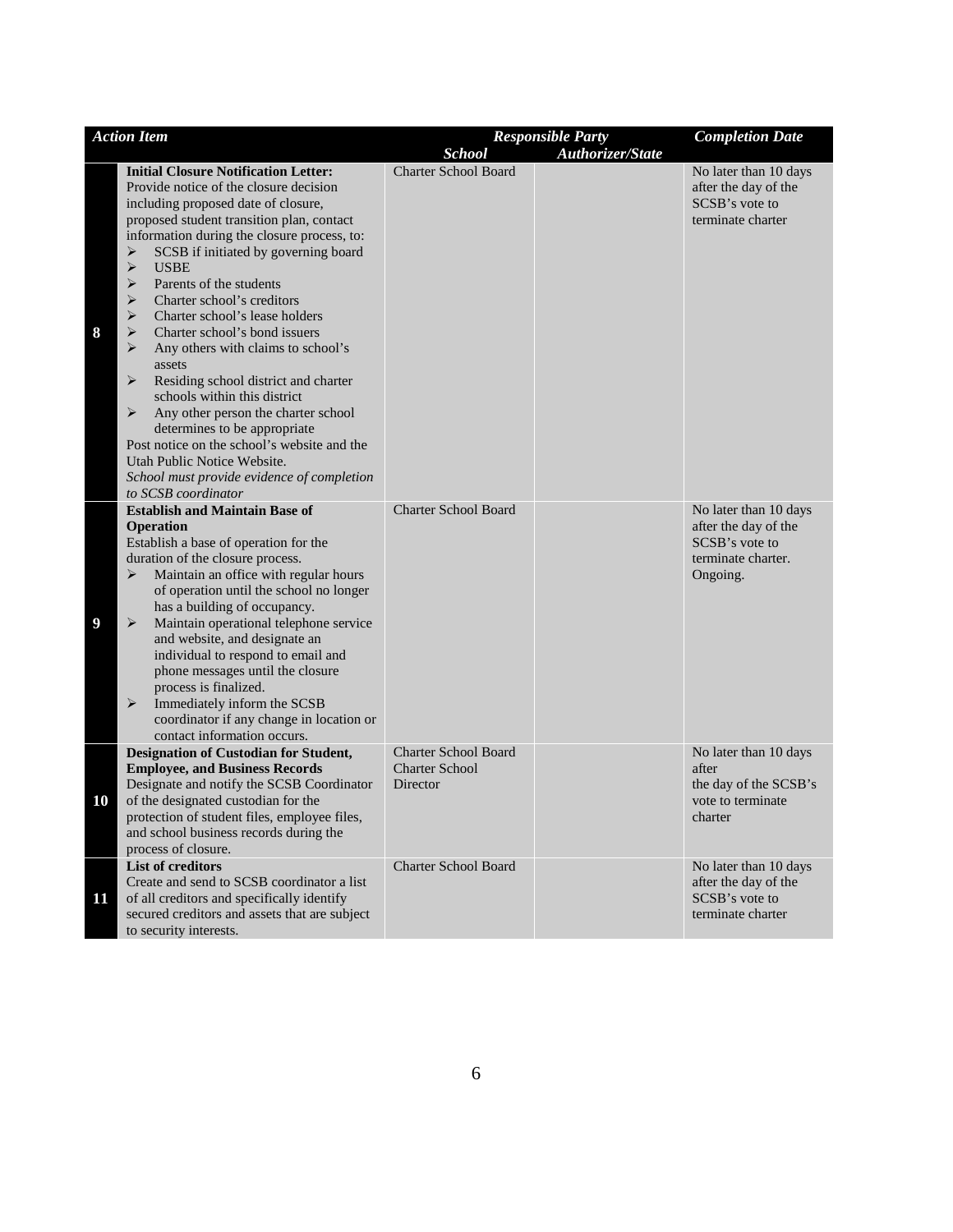|    | <b>Action Item</b> |                                           | <b>Responsible Party</b>    |                         | <b>Completion Date</b> |
|----|--------------------|-------------------------------------------|-----------------------------|-------------------------|------------------------|
|    |                    |                                           | <b>School</b>               | <b>Authorizer/State</b> |                        |
|    |                    | <b>Maintain Insurance</b>                 | <b>Charter School Board</b> |                         | No later than 10 days  |
|    |                    | The school's assets and the assets in the | <b>Charter School</b>       |                         | after the day of the   |
|    |                    | school that belong to others must be      | <b>Business Manager</b>     |                         | SCSB's vote to         |
|    |                    | protected against theft, misappropriation |                             |                         | terminate charter.     |
|    |                    | and deterioration. The school should:     |                             |                         | Ongoing.               |
|    | ⋗                  | Notify insurer of potential claims due    |                             |                         |                        |
|    |                    | to closure.                               |                             |                         |                        |
| 12 | ⋗                  | Maintain existing insurance coverage      |                             |                         |                        |
|    |                    | until the disposal of such assets under   |                             |                         |                        |
|    |                    | the closure action plan.                  |                             |                         |                        |
|    | ➤                  | Maintain existing director's and          |                             |                         |                        |
|    |                    | officer's liability insurance until final |                             |                         |                        |
|    |                    | dissolution of the school.                |                             |                         |                        |
|    | ⋗                  | Maintain a tail policy on the director's  |                             |                         |                        |
|    |                    | and officer's insurance.                  |                             |                         |                        |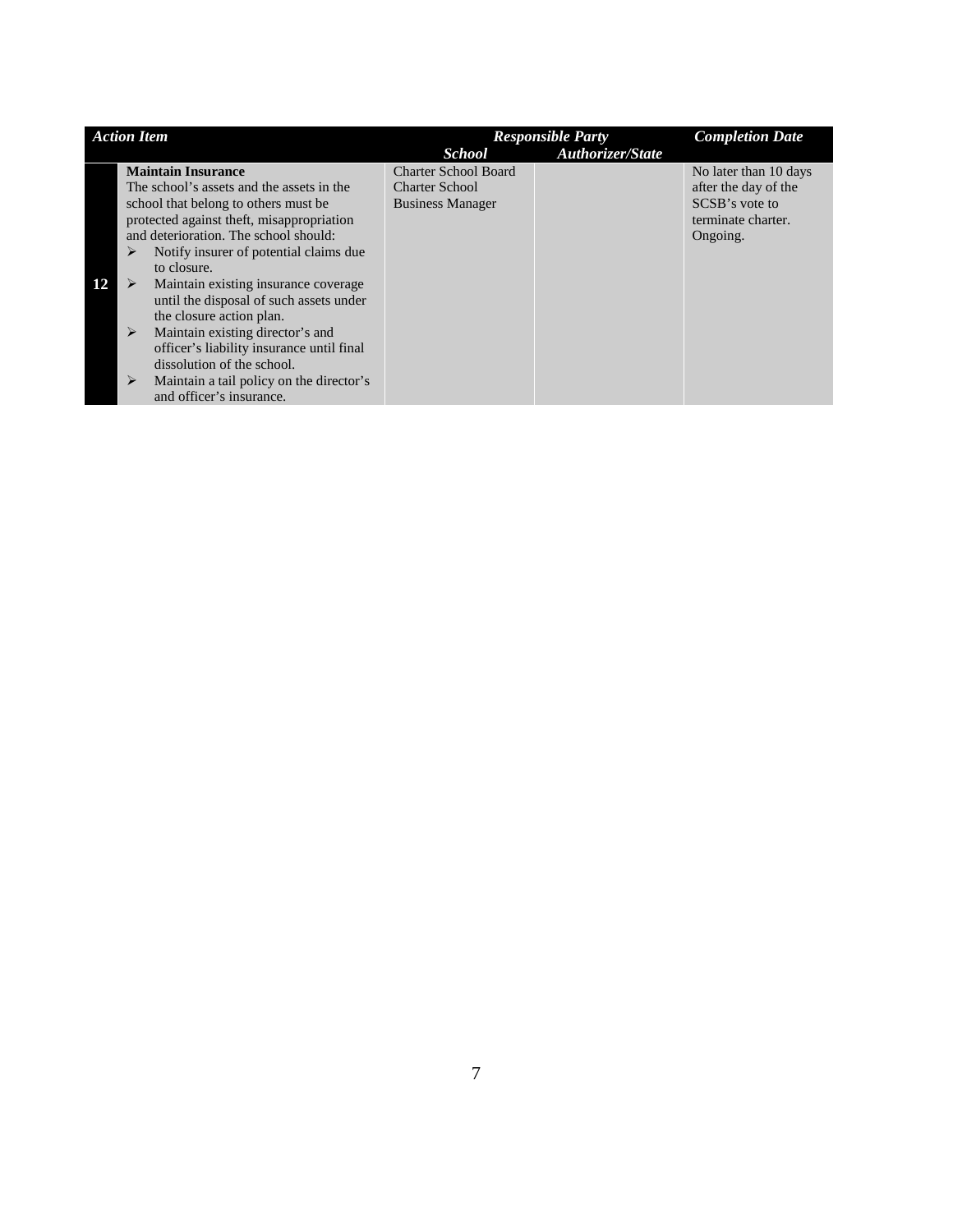# <span id="page-8-0"></span>**C. Notification of Closure to the School Community**

|    | <b>Action Item</b>                                                                                                                                                                                                                                                                                                                                                                                                                                                                                                                                                                                                                                                                        |                                                                                 | <b>Responsible Party</b> | <b>Completion Date</b>                                                               |
|----|-------------------------------------------------------------------------------------------------------------------------------------------------------------------------------------------------------------------------------------------------------------------------------------------------------------------------------------------------------------------------------------------------------------------------------------------------------------------------------------------------------------------------------------------------------------------------------------------------------------------------------------------------------------------------------------------|---------------------------------------------------------------------------------|--------------------------|--------------------------------------------------------------------------------------|
|    | <b>Notifications</b>                                                                                                                                                                                                                                                                                                                                                                                                                                                                                                                                                                                                                                                                      | <b>School</b>                                                                   | Authorizer/State         |                                                                                      |
|    |                                                                                                                                                                                                                                                                                                                                                                                                                                                                                                                                                                                                                                                                                           |                                                                                 |                          |                                                                                      |
| 13 | <b>Parent Closure Letter</b><br>Distribute letter with detailed guidance<br>regarding transition plan. Notification<br>should include, but not be limited to:<br>Date of the last day of regular<br>➤<br>instruction;<br>$\blacktriangleright$<br>Cancellation of any planned summer<br>school;<br>$\blacktriangleright$<br>Notification of mandatory enrollment<br>under state law;<br>Listing of the contact and enrollment<br>➤<br>information for area schools;<br>➤<br>Information on obtaining student<br>records:<br>Contact information for<br>➤<br>parent/guardian assistance.                                                                                                   | <b>Charter School Board</b><br><b>Charter School</b><br>Director                |                          | No later than 10 days<br>after the day of the<br>SCSB's vote to<br>terminate charter |
| 14 | <b>Staff/Faculty Closure Transition Letter</b><br>Outline transition plans and timelines for<br>staff. Notification should include, but not be<br>limited to:<br>$\blacktriangleright$<br>Commitment of the school's board to<br>transitioning staff;<br>$\blacktriangleright$<br>Commitment to positive transition of<br>students into new educational settings;<br>$\blacktriangleright$<br>Timelines for compensation, contract<br>termination, and benefits;<br>$\blacktriangleright$<br>COBRA and insurance information;<br>$\blacktriangleright$<br>Transition team member contact<br>information.<br>Provide the SCSB with a copy of the letter<br>and any accompanying materials. | <b>Charter School Board</b>                                                     |                          | No later than 10 days<br>after the day of the<br>SCSB's vote to<br>terminate charter |
| 15 | <b>Benefit Providers</b><br>$\blacktriangleright$<br>Notify benefit providers of pending<br>termination of all employees;<br>$\blacktriangleright$<br>Notify providers of termination of all<br>benefit programs;<br>Terminate program as of the last date<br>➤<br>of service in accordance with<br>applicable law and regulations (i.e.<br>COBRA).<br>It is advisable that legal counsel be<br>consulted.                                                                                                                                                                                                                                                                                | <b>Charter School Board</b><br><b>Charter School</b><br><b>Business Manager</b> |                          | Within 30 days of the<br>SCSB's vote to<br>terminate charter                         |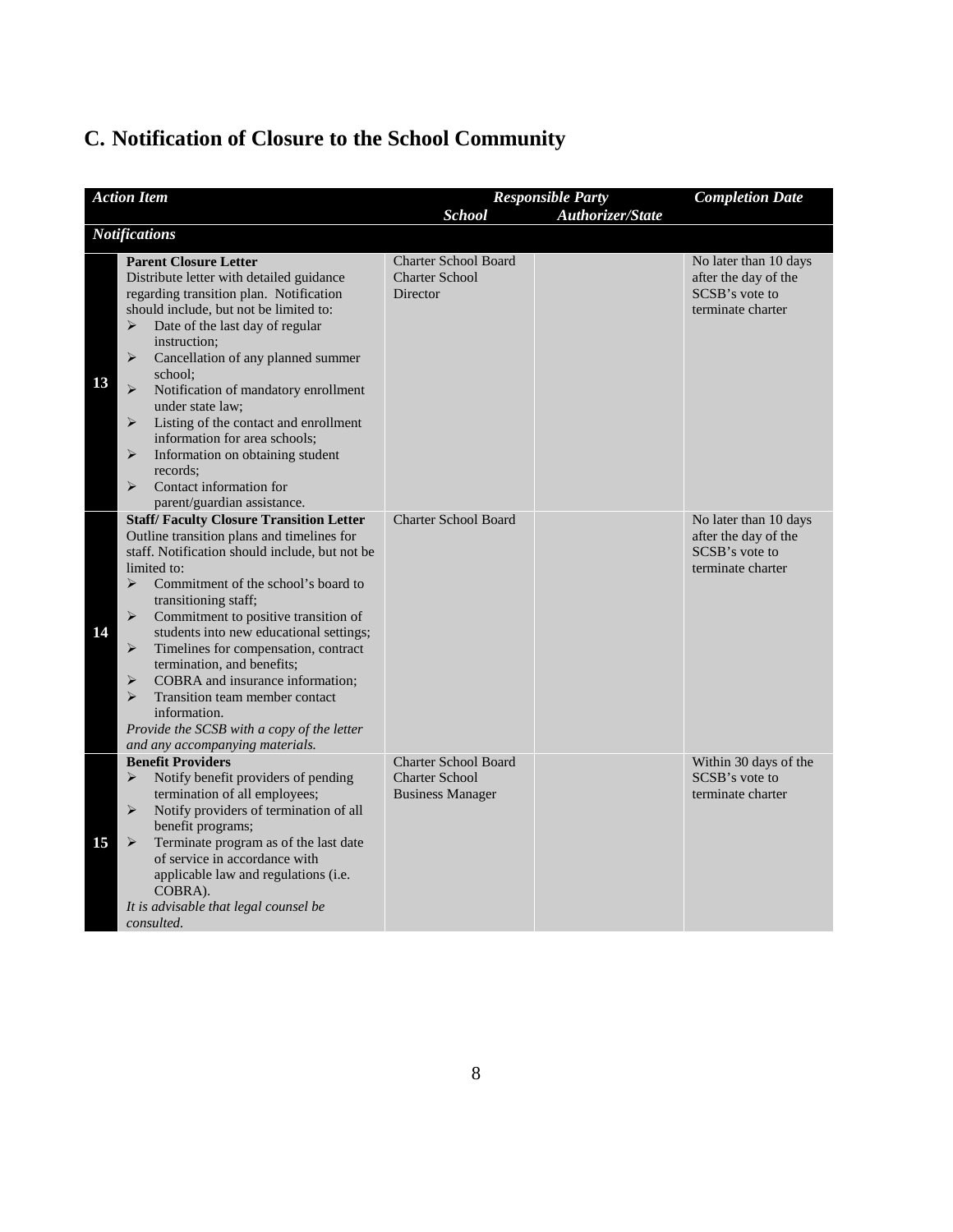|    | <b>Action Item</b>                                                                                                                                                                                                                                                                                                                                                                                                                                                                                                                                                                                    |                                                  | <b>Responsible Party</b> | <b>Completion Date</b>                                       |
|----|-------------------------------------------------------------------------------------------------------------------------------------------------------------------------------------------------------------------------------------------------------------------------------------------------------------------------------------------------------------------------------------------------------------------------------------------------------------------------------------------------------------------------------------------------------------------------------------------------------|--------------------------------------------------|--------------------------|--------------------------------------------------------------|
|    |                                                                                                                                                                                                                                                                                                                                                                                                                                                                                                                                                                                                       | <b>School</b>                                    | <b>Authorizer/State</b>  |                                                              |
| 16 | <b>Notification of Contractor(s) Agreement</b><br>The school must:<br>Notify contractors regarding school<br>$\blacktriangleright$<br>closure and cessation of operations;<br>Instruct contractors to make<br>$\blacktriangleright$<br>arrangements to remove any contractor<br>property from the school by a specified<br>date:<br>Maintain telephone, gas, electric,<br>$\blacktriangleright$<br>water, insurance and any other utilities<br>and contracts as until the corporation<br>no longer has building(s) of<br>occupancy.<br>Provide the SCSB Coordinator evidence of<br>such notification. | <b>Charter School</b><br><b>Business Manager</b> |                          | Within 30 days of the<br>SCSB's vote to<br>terminate charter |
| 17 | <b>Notification to Creditors</b><br>Solicit from each creditor a final<br>$\triangleright$<br>accounting of the school's accrued and<br>unpaid debt.<br>Compare the figures provided with the<br>$\triangleright$<br>school's calculation of the debt and<br>reconcile.<br>$\triangleright$<br>Where possible, negotiate a settlement<br>of debts consummated by a settlement<br>agreement or release claim reflecting<br>satisfaction and release of the existing<br>obligations.<br>Provide the SCSB Coordinator a written<br>summary of this activity.                                             | <b>Charter School</b><br><b>Business Manager</b> |                          | Within 30 days of the<br>SCSB's vote to<br>terminate charter |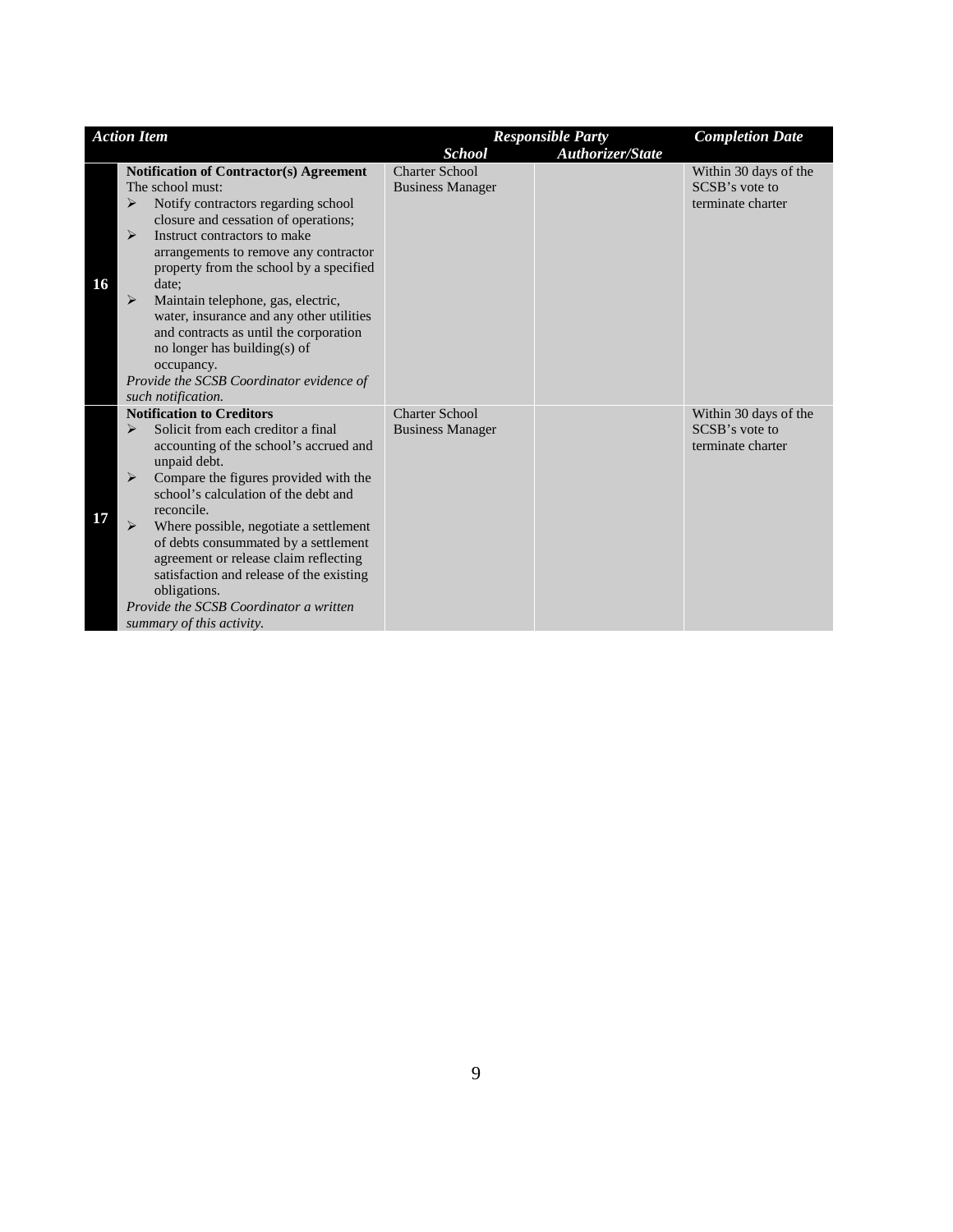## <span id="page-10-0"></span>**D. Student Record Actions**

| <b>Action Item</b> |                                                                                                                                                                                                                                                                                                                                                                                                                                                                                                                                                      | <b>Responsible Party</b>                                         |                         | <b>Completion Date</b>                                                               |
|--------------------|------------------------------------------------------------------------------------------------------------------------------------------------------------------------------------------------------------------------------------------------------------------------------------------------------------------------------------------------------------------------------------------------------------------------------------------------------------------------------------------------------------------------------------------------------|------------------------------------------------------------------|-------------------------|--------------------------------------------------------------------------------------|
|                    |                                                                                                                                                                                                                                                                                                                                                                                                                                                                                                                                                      | <b>School</b>                                                    | Authorizer/State        |                                                                                      |
|                    | <b>Students Records</b>                                                                                                                                                                                                                                                                                                                                                                                                                                                                                                                              |                                                                  |                         |                                                                                      |
| 18                 | <b>Designate a Records Custodian</b><br>Designate a custodian for the protection of:<br>Student records, including special<br>$\blacktriangleright$<br>education evaluation and Individual<br>Education Program, attendance,<br>testing, transcripts, report cards, etc.;<br>School business records; and<br>➤<br>$\blacktriangleright$<br>Financial records, including payroll<br>and grants.                                                                                                                                                       | <b>Charter School Board</b><br><b>Charter School</b><br>Director |                         | No later than 10 days<br>after the day of the<br>SCSB's vote to<br>terminate charter |
| 19                 | <b>Final Report Cards and Student Records</b><br><b>Notice</b><br>The school must ensure that:<br>All student records and report cards are<br>⋗<br>complete and up to date;<br>$\blacktriangleright$<br>Parents/guardians are provided with<br>copies of final report cards, summative<br>testing data, and testing records;<br>$\blacktriangleright$<br>Parents are given written notice of who<br>the records custodian is and how<br>records will be transferred to a school<br>or given to the parent.<br>Provide the SCSB with a copy of notice | <b>Charter School</b><br><b>Director</b>                         |                         | No later than one week<br>after the end of classes.                                  |
| 20                 | <b>Transfer of Student Records</b><br>The school must forward a certified copy of<br>the transferring student's education record<br>to the student's new school in accordance<br>with FERPA and §53A-11-504, or to the<br>parent, if requested.                                                                                                                                                                                                                                                                                                      | <b>Charter School</b><br>Director                                |                         | Within 30 school days<br>of the request.                                             |
| 21                 | <b>Transfer of Remaining Student Records</b><br>In accordance with $\S$ 53A-1a-506.5 (6), the<br>charter school shall notify and send the<br>student's education record, including all<br>special education eligibility evaluation<br>records and Individual Education Plan, to<br>the school district of residence of students<br>for whom provisions to enroll in another<br>school have not been made.                                                                                                                                            | <b>Charter School</b><br>Director                                |                         | No later than one week<br>after the last day of<br>classes.                          |
| 22                 | <b>Documenting Transfer of Records</b><br>The charter school will document the<br>transfer of records and provide electronic<br>and written documentation of where student<br>files were transferred.                                                                                                                                                                                                                                                                                                                                                | <b>Charter School Board</b><br><b>Charter School</b><br>Director | <b>SCSB</b> Coordinator | Within 30 days after<br>the end of classes.                                          |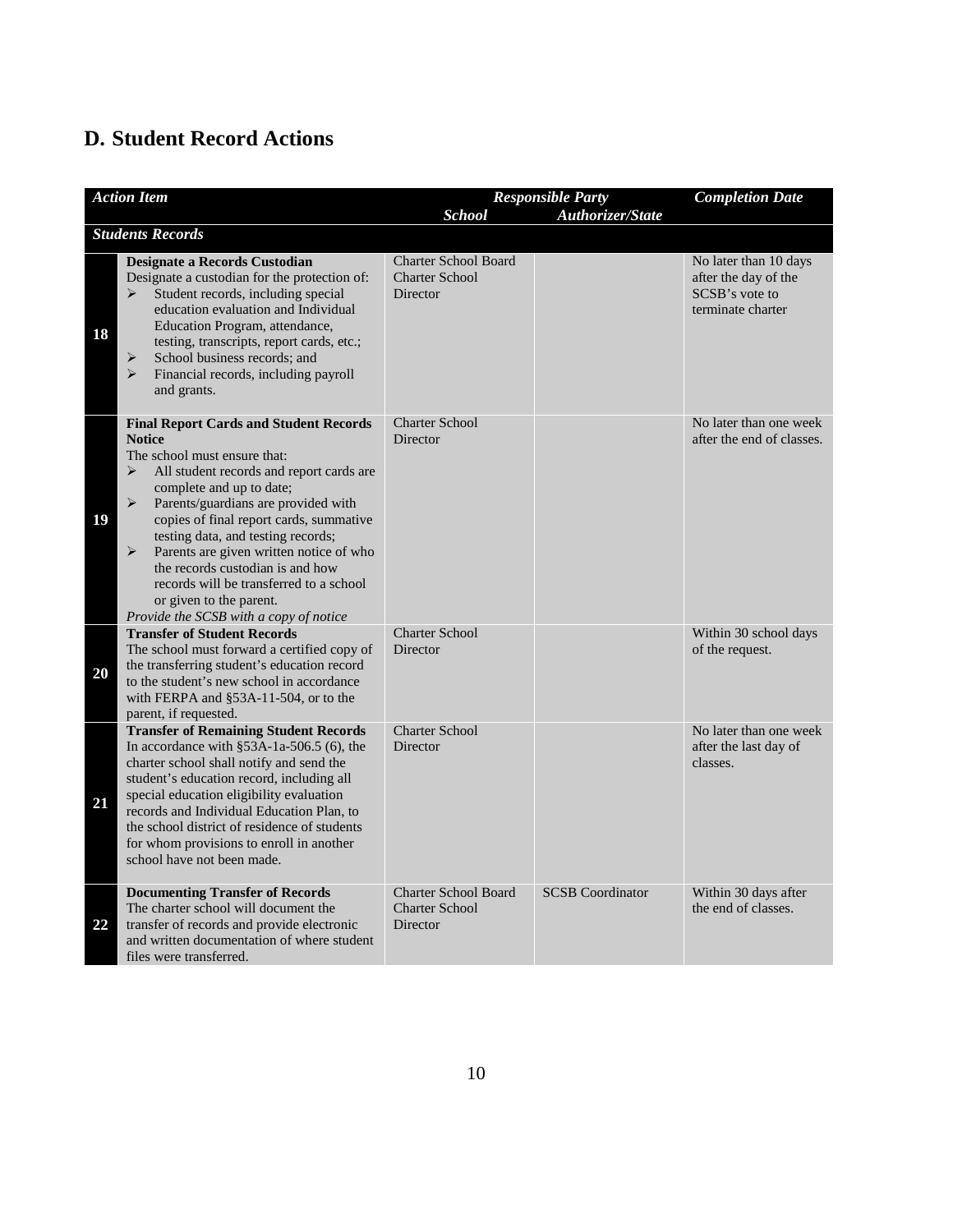<span id="page-11-0"></span>

| <b>Action Item</b> |   |                                                                                                                                                                                                                                           | <b>Responsible Party</b>    |                         | <b>Completion Date</b>                     |
|--------------------|---|-------------------------------------------------------------------------------------------------------------------------------------------------------------------------------------------------------------------------------------------|-----------------------------|-------------------------|--------------------------------------------|
|                    |   |                                                                                                                                                                                                                                           | <b>School</b>               | <b>Authorizer/State</b> |                                            |
| 23                 | ⋗ | <b>Transfer of Records to SCSB</b><br>The charter school will deliver any<br>remaining student files to the SCSB<br>coordinator for safekeeping.<br>These records will then be submitted to<br>State Archives by the SCSB<br>coordinator. | <b>Charter School Board</b> | <b>SCSB</b> Coordinator | Prior to the dissolution<br>of the school. |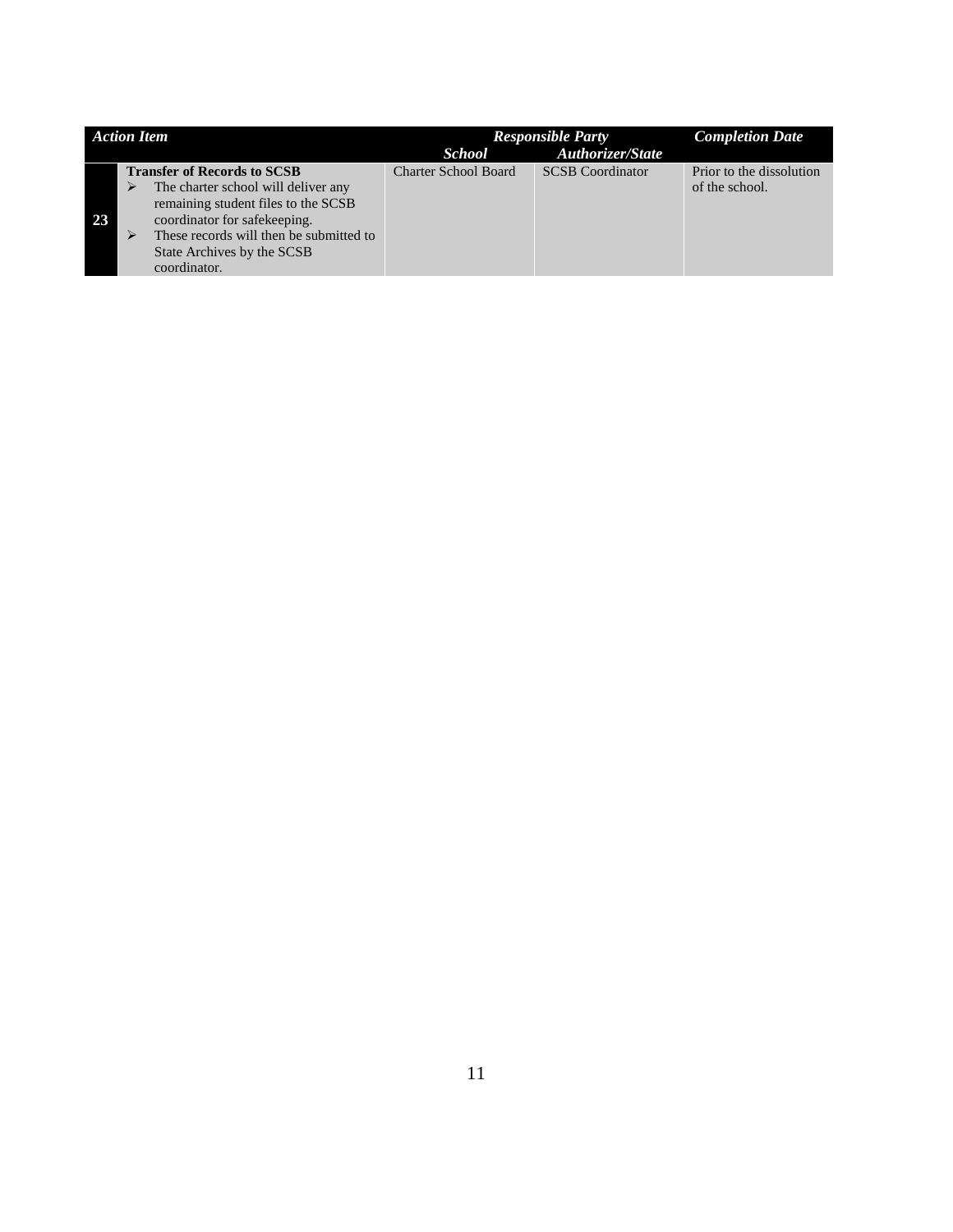# **E. Faculty and Staff Actions**

|    | <b>Action Item</b>                                                                                                                                                                                                                                                                                                                                                                     |                                                  | <b>Responsible Party</b> | <b>Completion Date</b>                                       |
|----|----------------------------------------------------------------------------------------------------------------------------------------------------------------------------------------------------------------------------------------------------------------------------------------------------------------------------------------------------------------------------------------|--------------------------------------------------|--------------------------|--------------------------------------------------------------|
|    |                                                                                                                                                                                                                                                                                                                                                                                        | <b>School</b>                                    | <b>Authorizer/State</b>  |                                                              |
|    | <b>Faculty and Staff</b>                                                                                                                                                                                                                                                                                                                                                               |                                                  |                          |                                                              |
| 24 | <b>Payroll Plan</b><br>The charter school will provide the SCSB<br>with a description of current and projected<br>payroll and payroll benefits commitments<br>through closure (including summer),<br>including possible unemployment claims.                                                                                                                                           | <b>Charter School</b><br><b>Business Manager</b> |                          | Within 30 days of the<br>SCSB's vote to<br>terminate charter |
| 25 | <b>Payment of Taxes/ Final W2</b><br>The charter school shall file all final federal,<br>state and local employer payroll tax returns<br>and issue final W-2s and Form 1099s by the<br>statutory deadlines.                                                                                                                                                                            | Charter School<br><b>Business Manager</b>        |                          | Prior to the dissolution<br>of the school.                   |
| 26 | <b>Transfer of Records to SCSB</b><br>The charter school will send all<br>⋗<br>employee records to the SCSB<br>coordinator for safekeeping. These<br>include an electronic file containing<br>employee information, terms of<br>employment, and relevant tax and<br>benefit information.<br>These records will then be submitted to<br>⋗<br>State Archives by the SCSB<br>coordinator. | <b>Charter School Board</b>                      | <b>SCSB</b> Coordinator  | Prior to the dissolution<br>of the school.                   |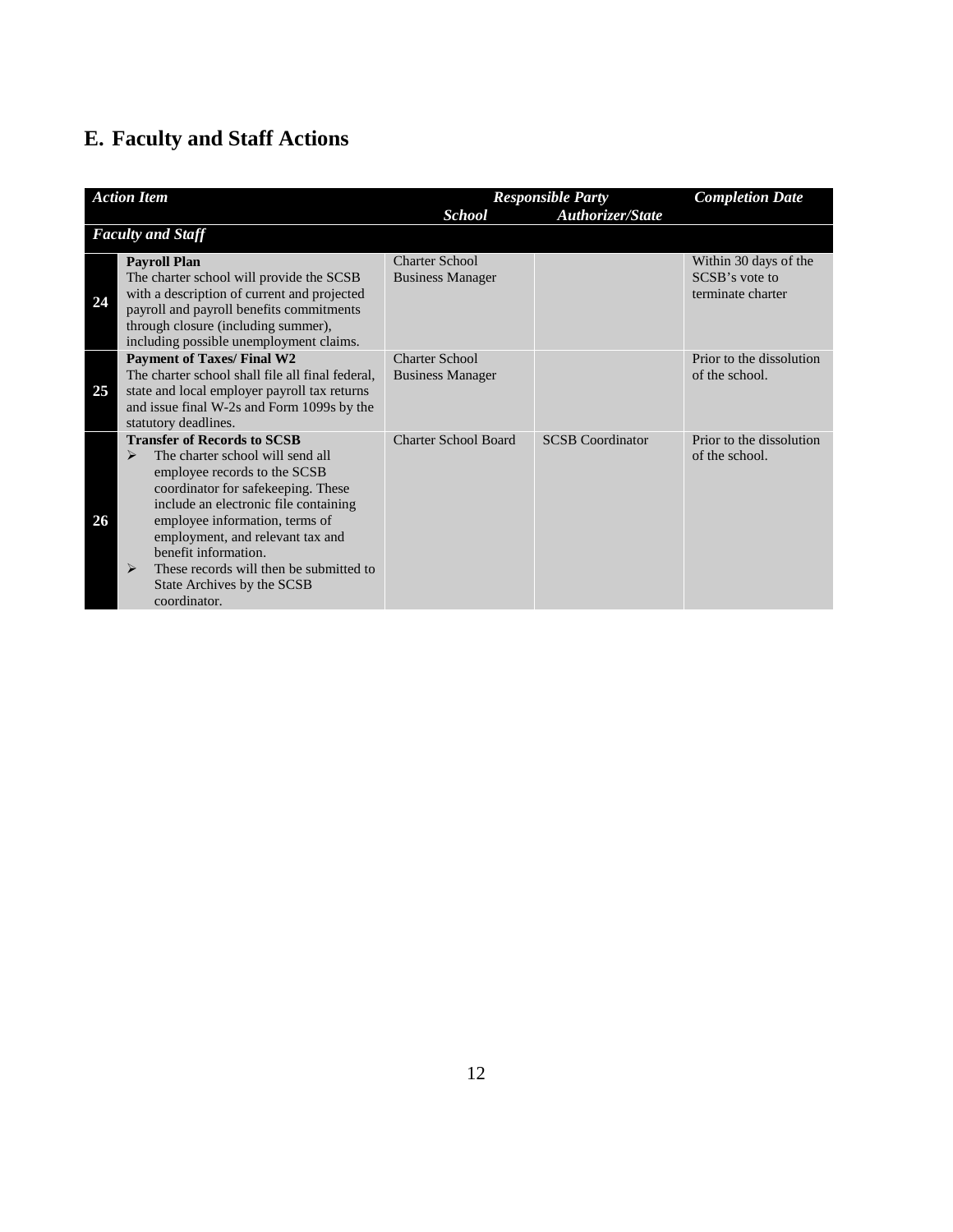## <span id="page-13-0"></span>**F. Financial and Business Actions**

| <b>Action Item</b> |                                                                                                                                                                                                                                                                                                                                                                                                                                                                                                                                                                                                                            | <b>School</b>                                                                   | <b>Responsible Party</b><br>Authorizer/State | <b>Completion Date</b>                                       |
|--------------------|----------------------------------------------------------------------------------------------------------------------------------------------------------------------------------------------------------------------------------------------------------------------------------------------------------------------------------------------------------------------------------------------------------------------------------------------------------------------------------------------------------------------------------------------------------------------------------------------------------------------------|---------------------------------------------------------------------------------|----------------------------------------------|--------------------------------------------------------------|
|                    | <b>Financial and Business Actions</b>                                                                                                                                                                                                                                                                                                                                                                                                                                                                                                                                                                                      |                                                                                 |                                              |                                                              |
| 27                 | Audit<br>The school must work with USBE Financial<br>Operations office to establish a reasonable<br>timeline by which to complete a final close<br>out independent 3 <sup>rd</sup> party audit.<br>Provide a copy of the final audit to the<br>SCSB coordinator.                                                                                                                                                                                                                                                                                                                                                           | <b>Charter School Board</b><br><b>Charter School</b><br><b>Business Manager</b> |                                              | As determined by<br><b>USBE</b> Financial<br>Operations.     |
| 28                 | Inventory<br>As required by USBE Financial Operations<br>office, the school must inventory all assets,<br>and:<br>$\blacktriangleright$<br>Create a fixed asset list segregating<br>state and federal dollars;<br>➤<br>Note source codes for funds and price<br>for each purchase; and<br>Establish fair market value, initial and<br>⋗<br>amortized for all fixed assets.<br>⋗<br>Complete any other required action<br>required by the USBE Financial<br>Operations office.<br>Provide a copy of the inventory to the SCSB<br>coordinator.                                                                               | <b>Charter School</b><br><b>Business Manager</b>                                | <b>SCSB Finance</b><br>Manager               | Within 15 days of the<br>SCSB's vote to<br>terminate charter |
| 29                 | <b>Disposition of Inventory</b><br>Establish a disposition plan (e.g.<br>➤<br>auction);<br>➤<br>Coordinate with USBE regarding<br>assets purchased with federal funds for<br>their return or disposition;<br>➤<br>Establish a payment process (e.g. cash,<br>checks, credit cards) for any remaining<br>items:<br>➤<br>Once approved, discharge assets<br>according to the plan; and<br>$\blacktriangleright$<br>Inventory may not liquidated until final<br>approval from the USBE Assistant<br>Superintendent of Financial<br>Operations.<br>Prepare and keep records for reconciliation<br>of accounts and final audit. | <b>Charter School</b><br><b>Business Manager</b>                                | <b>SCSB Finance</b><br>Manager               | Within 30 days of the<br>SCSB's vote to<br>terminate charter |
| 30                 | <b>Termination of Leases</b><br>The school must terminate all present<br>leases, service agreements, and other<br>contracts relating to the school that are not<br>necessary for the close out of the school.<br>It is advisable that legal counsel should be<br>consulted.                                                                                                                                                                                                                                                                                                                                                | Charter School Board<br><b>Charter School</b><br>Director                       |                                              | Within 30 days of the<br>SCSB's vote to<br>terminate charter |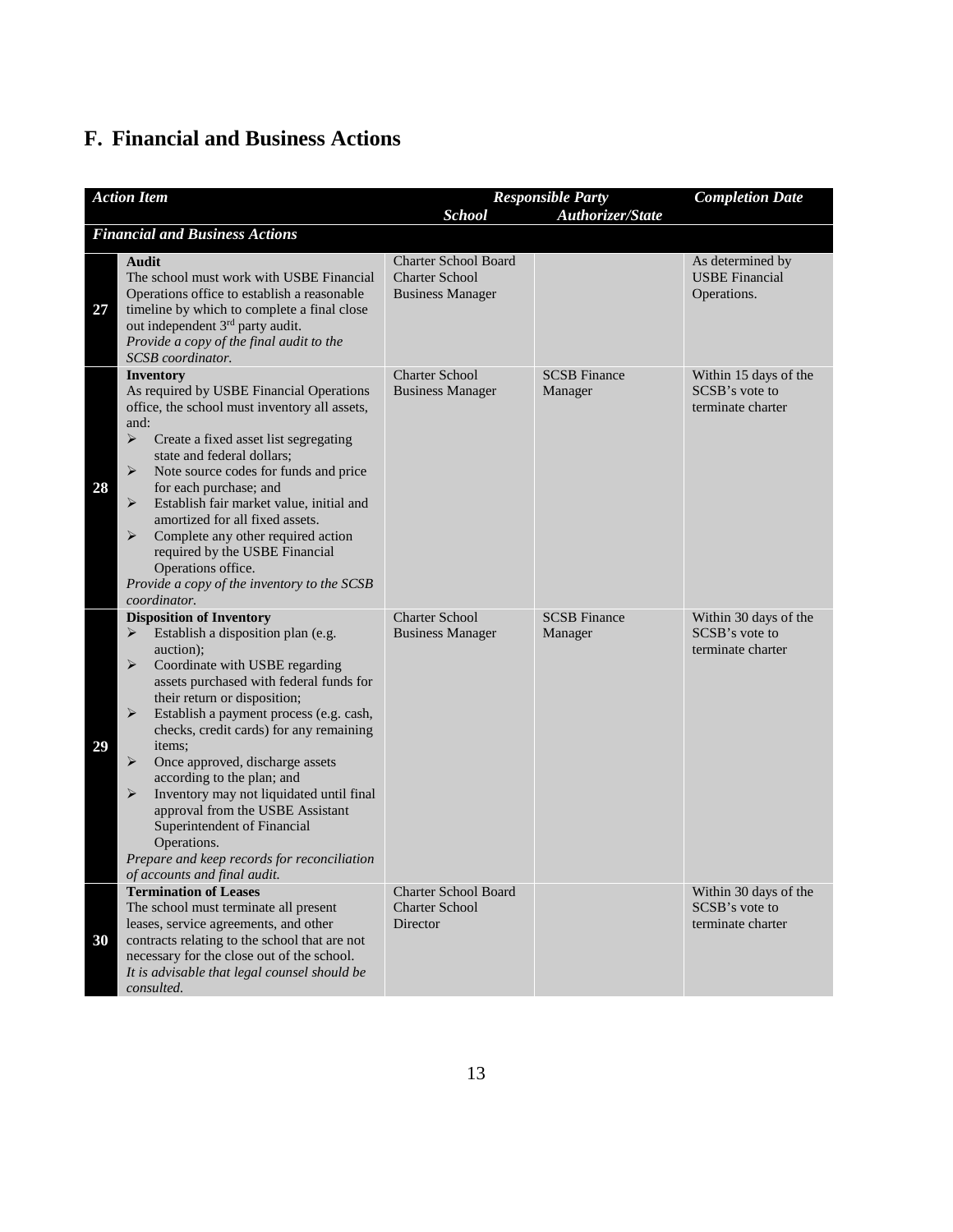| <b>Action Item</b> |                                                                                                                                                                                                                                                                                                                                                                     |                                   | <b>Responsible Party</b>                                 | <b>Completion Date</b>                                            |
|--------------------|---------------------------------------------------------------------------------------------------------------------------------------------------------------------------------------------------------------------------------------------------------------------------------------------------------------------------------------------------------------------|-----------------------------------|----------------------------------------------------------|-------------------------------------------------------------------|
|                    |                                                                                                                                                                                                                                                                                                                                                                     | <b>School</b>                     | <b>Authorizer/State</b>                                  |                                                                   |
| 31                 | <b>Assignment of Trustee/ Receiver</b><br>If required by SCSB and/or USBE, appoint<br>an Independent Trustee/ Receiver who will<br>be responsible for satisfying all outstanding<br>financial liabilities of the charter school and<br>properly distributing the school's assets in<br>compliance with law.                                                         |                                   | <b>SCSB</b> Executive<br>Committee                       | Within 30 days of the<br>SCSB's vote to<br>terminate charter      |
| 32                 | <b>Payment of Funds</b><br>With approval from USBE Financial<br>⋗<br>Operations, pay, discharge or make<br>adequate provision to discharge all<br>liabilities and obligations.<br>Settle all Federal programs before<br>⋗<br>liquidating state purchased assets or<br>using unrestricted fund balances.<br>Provide the SCSB with a copy of all<br><i>documents.</i> | <b>Charter School Board</b>       |                                                          | Ongoing until all<br>business related to<br>closure is completed. |
|                    | <b>Transfer of Business Records to USBE</b>                                                                                                                                                                                                                                                                                                                         | <b>Charter School Board</b>       | <b>USBE</b> Assistant                                    | Prior to the dissolution                                          |
| 33                 | $\blacktriangleright$<br>The charter school will send business<br>records to the USBE Financial<br>Operations office.<br>These records will then be submitted to<br>⋗<br>State Archives by the USBE Financial<br>Operations office.                                                                                                                                 | <b>Charter School</b><br>Director | Superintendent of<br>Financial Operations or<br>designee | of the school.                                                    |
|                    | <b>NOTE:</b> USBE Financial Operations office will communicate to the charter school any other required actions and timelines.                                                                                                                                                                                                                                      |                                   |                                                          |                                                                   |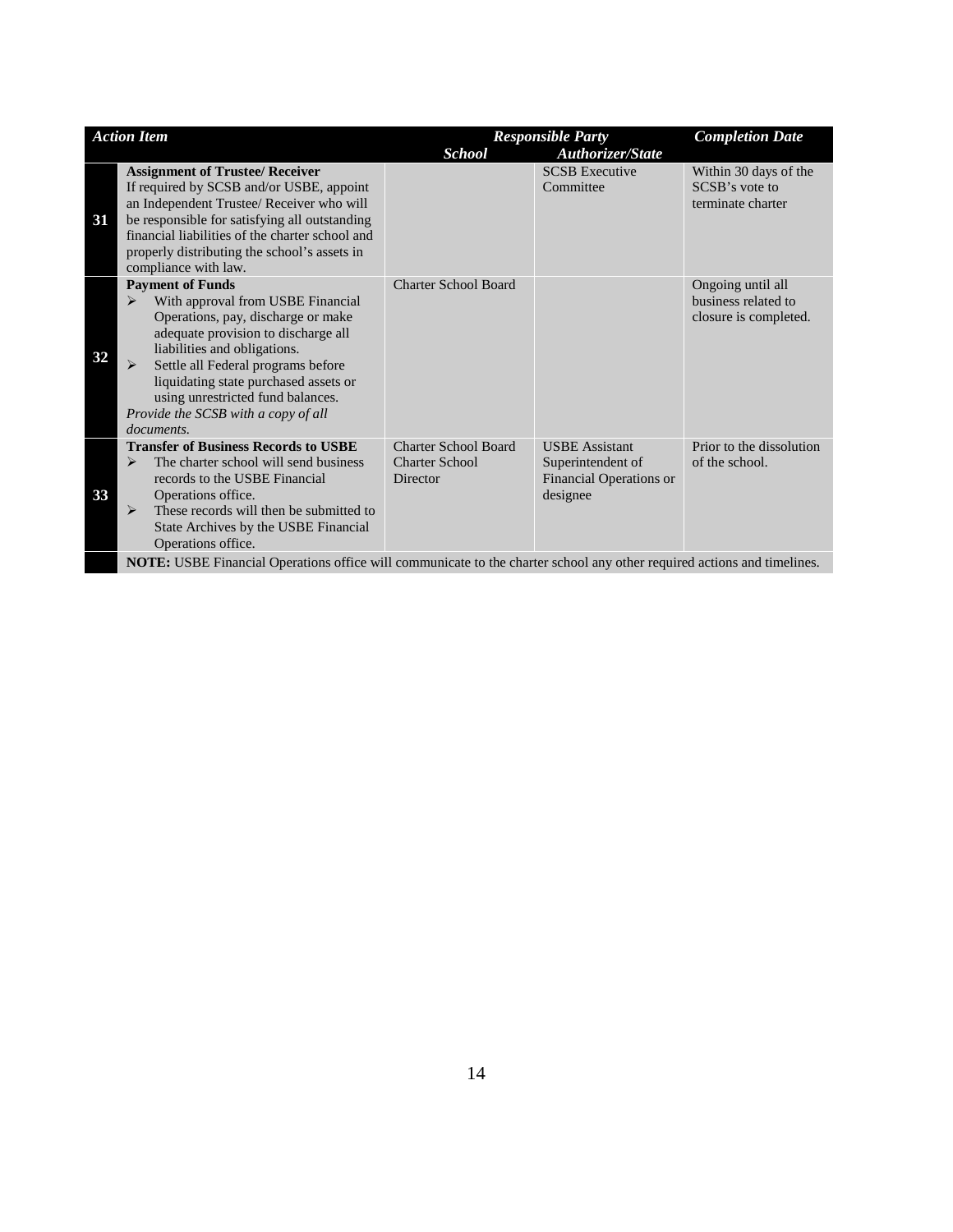## <span id="page-15-0"></span>**G. Final Actions**

|    | <b>Action Item</b>                                                                                                                                                                                                                                                                                                                                                                                                                                                                                 |                             | <b>Responsible Party</b> | <b>Completion Date</b>                                     |
|----|----------------------------------------------------------------------------------------------------------------------------------------------------------------------------------------------------------------------------------------------------------------------------------------------------------------------------------------------------------------------------------------------------------------------------------------------------------------------------------------------------|-----------------------------|--------------------------|------------------------------------------------------------|
|    |                                                                                                                                                                                                                                                                                                                                                                                                                                                                                                    | <b>School</b>               | <b>Authorizer/State</b>  |                                                            |
|    | <b>Final Report on School Closure</b>                                                                                                                                                                                                                                                                                                                                                                                                                                                              |                             |                          |                                                            |
| 34 | <b>Dissolution of the School's Corporate</b><br><b>Entity – Suggested, but Optional</b><br>The governing board shall vote to<br>➤<br>dissolve in public board meeting.<br>The governing board shall direct a<br>≻<br>member to complete formal<br>dissolution.<br>➤<br>The designee shall file the Articles of<br>Dissolution with the Division of<br>Corporations – Department of<br>Commerce.<br>The designee shall notify the Utah Tax<br>⋗<br>Commission of closure and formal<br>dissolution. | <b>Charter School Board</b> |                          | After all other closure<br>actions have been<br>completed. |
| 35 | <b>Submit Final Report on School Closure</b><br>The charter school governing board's<br>designee will submit a final report on the<br>school closure actions and submit to the<br>SCSB coordinator.                                                                                                                                                                                                                                                                                                | <b>Charter School Board</b> |                          | After all other closure<br>actions have been<br>completed. |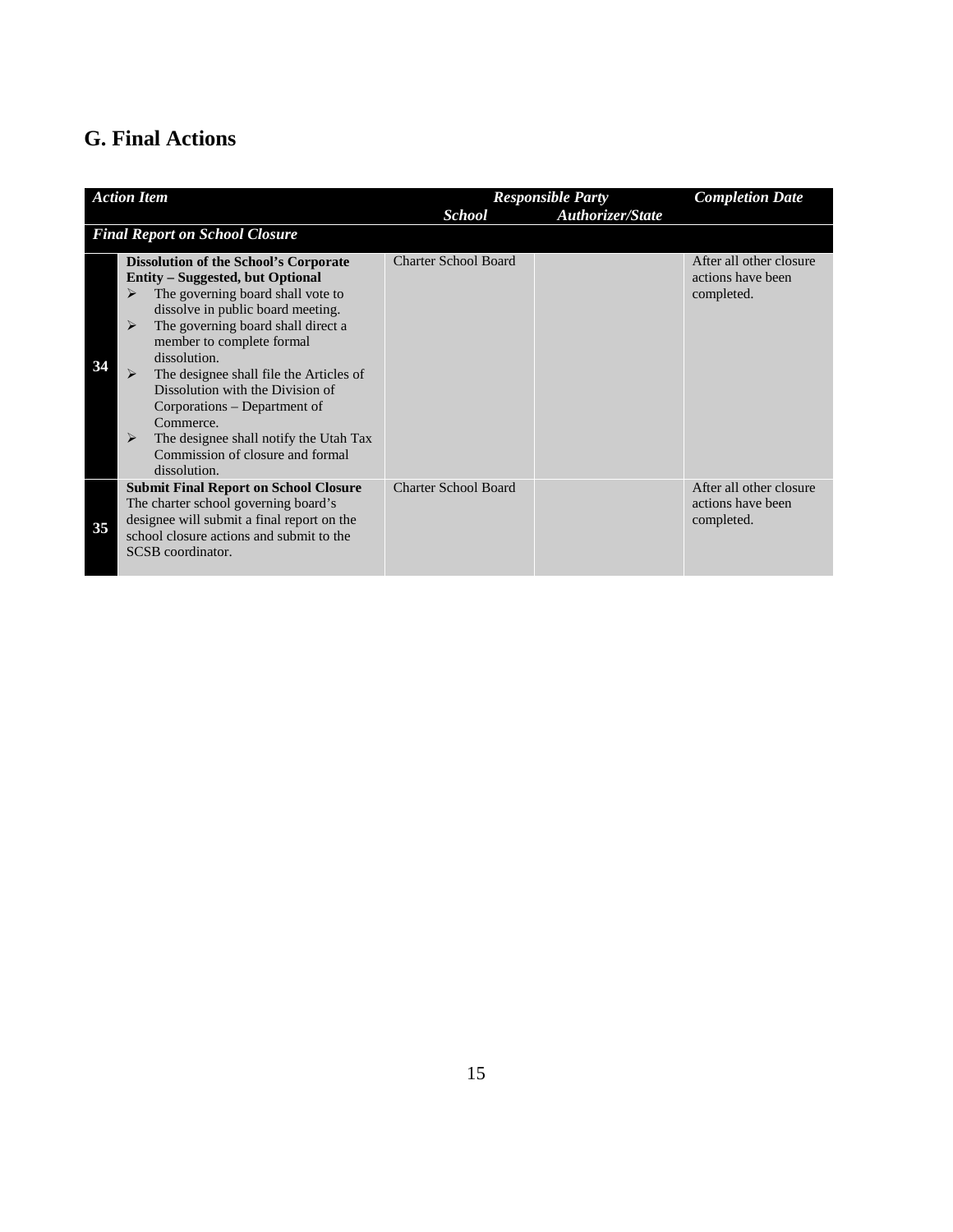## <span id="page-16-0"></span>**H. USBE Closure Actions**

| <b>Action Item</b>                                                                                                                                                                                                                                                                                                                                                                                                                                                                                                                                                                                                                                                                                                    | <b>Responsible Party</b>                                                                 | <b>Completion Date</b>                                        |
|-----------------------------------------------------------------------------------------------------------------------------------------------------------------------------------------------------------------------------------------------------------------------------------------------------------------------------------------------------------------------------------------------------------------------------------------------------------------------------------------------------------------------------------------------------------------------------------------------------------------------------------------------------------------------------------------------------------------------|------------------------------------------------------------------------------------------|---------------------------------------------------------------|
| <b>USBE Fiscal Procedures for a Charter School Closure</b>                                                                                                                                                                                                                                                                                                                                                                                                                                                                                                                                                                                                                                                            |                                                                                          |                                                               |
| <b>Communicate Closure Date</b><br>Communicate closure date to MSP Coordinator and all federal programs<br>as this determines the end of federal allowable costs period of availability<br>and MSP funds.<br>Financial Operations will request payment approval for these funds<br>⋗<br>from the Superintendent and/or Board.                                                                                                                                                                                                                                                                                                                                                                                         | <b>USBE</b> Assistant<br>Superintendent of<br><b>Financial Operations</b><br>or designee | Within 48 hours of<br>the SCSB's vote to<br>terminate charter |
| <b>Inventory of Assets</b><br>Direct the LEA to turn over its inventory of the assets of the LEA within<br>15 days of the closure date to the SCSB and USBE. Inventory list must<br>disclose what assets were purchased with federal funds and what grant<br>purchased them. USBE will review completeness of list at USBE<br>discretion.<br>⋗<br>Assets purchased with federal funds belong to the federal program<br>and cannot be sold or liquidated without express instructions from<br>the USBE.<br>➤<br>At the discretion of the USBE Federal Programs staff equipment may<br>be acquired by the USBE and given to other LEAs for purpose of the<br>continuation of the Federal Program. CFR 200.313 Equipment | <b>USBE</b> Assistant<br>Superintendent of<br><b>Financial Operations</b><br>or designee | Within 48 hours of<br>the SCSB's vote to<br>terminate charter |
| <b>Federal Monitoring Review</b><br>Direct USBE Federal program staff to conduct a complete monitoring<br>review on the closing LEA. Each section will report its findings and<br>potential questioned costs to the Superintendent or designee within 60<br>days of closure date.<br>The Superintendent or designee will follow up on all questioned<br>➤<br>costs and oversee repayment or recapture of funds, and payments of<br>penalties and interest as deemed appropriate and in accordance with<br>R277-114.<br>➤<br>Federal Programs must be settled before the LEA can liquidate any<br>state purchased assets or use unrestricted fund balances to liquidate<br>any debts of the LEA.                       | <b>USBE</b> Assistant<br>Superintendent of<br><b>Financial Operations</b><br>or designee | Within 48 hours of<br>the SCSB's vote to<br>terminate charter |
| <b>Restricted State Program</b><br>Direct restricted state program staff (Special Education, CTE, School<br>Land Trust, Enhancement for At-Risk) to review program balances and<br>expenditures and make recommendation regarding questioned costs or<br>recapture amounts of unexpended restricted funds.                                                                                                                                                                                                                                                                                                                                                                                                            | <b>USBE</b> Assistant<br>Superintendent of<br><b>Financial Operations</b><br>or designee | Within 48 hours of<br>the SCSB's vote to<br>terminate charter |
| <b>Final Invoicing Date</b><br>Establish a final invoicing date for all reimbursement requests to be<br>received by the LEA for payment by the USBE. Establish monitoring<br>procedure prior to the approval of these payments.                                                                                                                                                                                                                                                                                                                                                                                                                                                                                       | <b>USBE</b> Assistant<br>Superintendent of<br><b>Financial Operations</b><br>or designee | Within 10 days of the<br>SCSB's vote to<br>terminate charter  |
| <b>Revolving Loan</b><br>Obtain payoff estimate for outstanding charter revolving loans.<br>Receive plan or statement about payoff plan from LEA.<br>➤                                                                                                                                                                                                                                                                                                                                                                                                                                                                                                                                                                | <b>USBE</b> Assistant<br>Superintendent of<br><b>Financial Operations</b><br>or designee | Within 48 hours of<br>the SCSB's vote to<br>terminate charter |
| <b>Outstanding Liabilities</b><br>The USBE will document and quantify all outstanding debts, loans, or<br>other liabilities of the closing LEA within 30 days of closure date.                                                                                                                                                                                                                                                                                                                                                                                                                                                                                                                                        | <b>USBE</b> Assistant<br>Superintendent of<br><b>Financial Operations</b><br>or designee | Within 30 days of the<br>SCSB's vote to<br>terminate charter  |